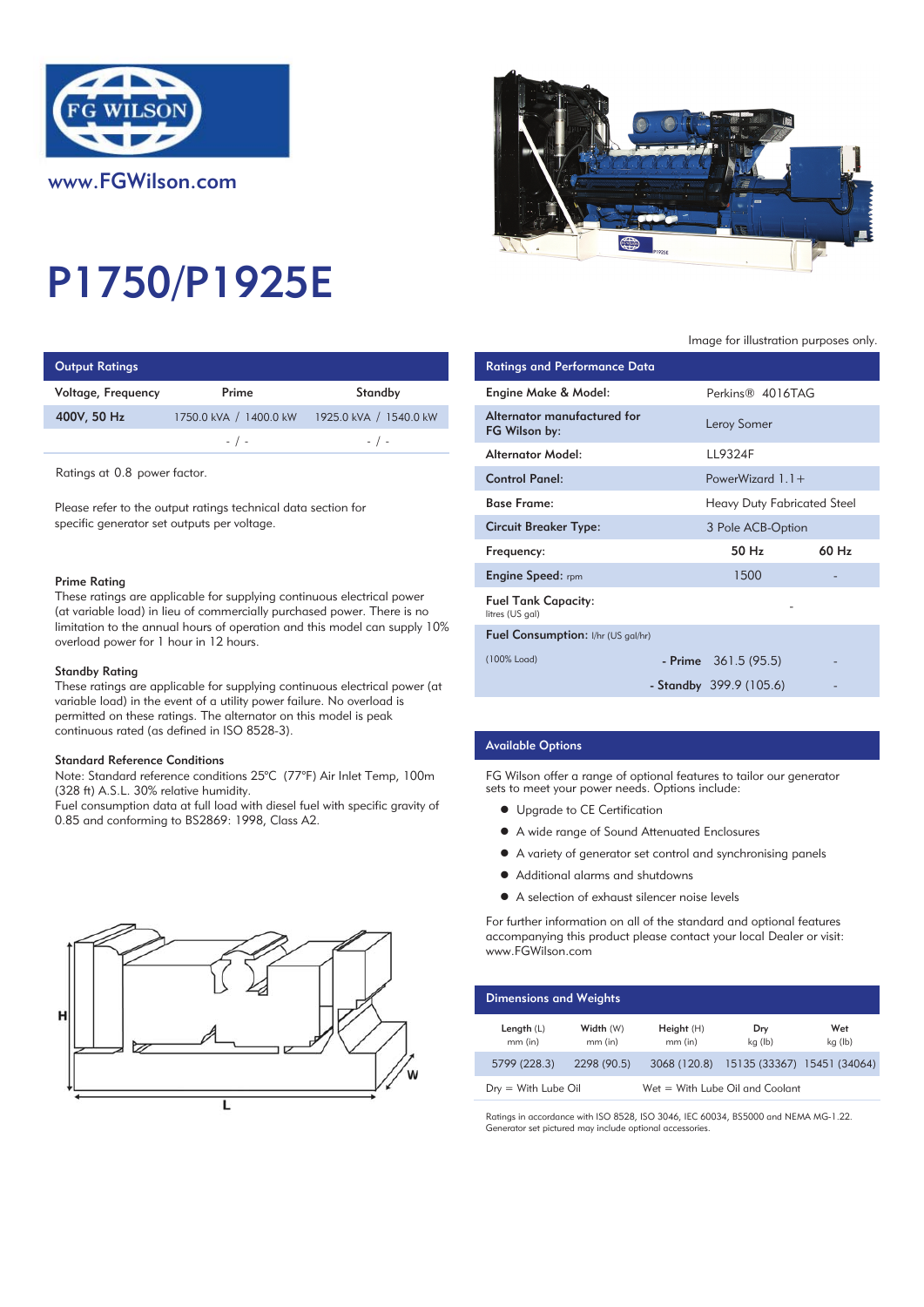| <b>Engine Technical Data</b>                       |                    |                                                 | <b>Air Systems</b>  |
|----------------------------------------------------|--------------------|-------------------------------------------------|---------------------|
| No. of Cylinders / Alignment:                      |                    | $16$ / Vee                                      | Air Filter Ty       |
| Cycle:                                             |                    | 4 Stroke                                        | Combustion          |
| Bore / Stroke: mm (in)                             |                    | 160.0 (6.3)/190.0 (7.5)                         |                     |
| Induction:                                         |                    | Turbocharged Air To Air<br><b>Charge Cooled</b> | Max. Comb           |
| <b>Cooling Method:</b>                             |                    | Water                                           | <b>Restriction:</b> |
| <b>Governing Type:</b>                             |                    | Electronic                                      |                     |
| <b>Governing Class:</b>                            |                    | <b>ISO 8528</b>                                 |                     |
| <b>Compression Ratio:</b>                          |                    | 13.6:1                                          | <b>Cooling Sys</b>  |
| Displacement:  (cu. in)                            |                    | 61.1 (3730.0)                                   | <b>Cooling Sys</b>  |
| <b>Moment of Inertia:</b> $kg \, m^2 \, (lb/in^2)$ |                    | 20.72 (70803)                                   | Water Pum           |
| <b>Engine Electrical System:</b>                   |                    |                                                 | <b>Heat Reject</b>  |
|                                                    | - Voltage / Ground | 24/Negative                                     |                     |
| - Battery Charger Amps                             |                    | 40                                              | kW (Btu/min)        |
| Weight: kg (lb)                                    | - Dry              | 5570 (12280)                                    | <b>Heat Radia</b>   |
|                                                    | - Wet              | 5847 (12890)                                    | kW (Btu/min)        |

| Performance                        |           | $50$ Hz         | $60$ Hz                  |
|------------------------------------|-----------|-----------------|--------------------------|
| <b>Engine Speed:</b> rpm           |           | 1500            |                          |
| <b>Gross Engine Power: kW (hp)</b> |           |                 |                          |
|                                    | - Prime   | 1502.0 (2014.0) |                          |
|                                    | - Standby | 1649.0 (2211.0) | $\overline{\phantom{0}}$ |
| BMEP: kPa (psi)                    |           |                 |                          |
|                                    | - Prime   | 1966.0 (285.1)  |                          |
|                                    | - Standby | 2158.0 (313.0)  |                          |

 $\overline{\phantom{a}}$ 

|                          | <b>Fuel System</b> |                                    |                            |                            |              |
|--------------------------|--------------------|------------------------------------|----------------------------|----------------------------|--------------|
| <b>Fuel Filter Type:</b> |                    |                                    | Replaceable Element        |                            |              |
|                          |                    | Recommended Fuel:                  |                            | Class A2 Diesel or BSEN590 |              |
|                          |                    | Fuel Consumption: I/hr (US gal/hr) |                            |                            |              |
|                          |                    | 110%                               | 100%                       | 75%                        | 50%          |
|                          | Prime              | Load                               | Load                       | Load                       | Load         |
|                          | 50 Hz              |                                    | 399.9 (105.6) 361.5 (95.5) | 270.5 (71.5)               | 187.1 (49.4) |
|                          | 60 Hz              |                                    |                            |                            |              |
|                          |                    |                                    |                            |                            |              |
|                          |                    |                                    | 100%                       | 75%                        | 50%          |
|                          | <b>Standby</b>     |                                    | Load                       | Load                       | Load         |
|                          | 50 Hz              |                                    |                            | 399.9 (105.6) 297.0 (78.5) | 203.1 (53.7) |
|                          | 60 Hz              |                                    |                            |                            |              |
|                          |                    |                                    |                            |                            |              |

(Based on diesel fuel with a specific gravity of 0.85 and conforming to BS2869, Class A2)

| <b>Air Systems</b>                                                 | 50 Hz                 | $60$ Hz |
|--------------------------------------------------------------------|-----------------------|---------|
| Air Filter Type:                                                   | Replaceable Element   |         |
| <b>Combustion Air Flow:</b> m <sup>3</sup> /min (cfm)              |                       |         |
|                                                                    | - Prime $128.0(4520)$ | -       |
| - Standby                                                          | 138.0 (4873)          | -       |
| Max. Combustion Air Intake<br><b>Restriction:</b> kPa (in $H_2O$ ) | 3.7(14.9)             |         |

| 13.6:1         | <b>Cooling System</b>                                                     | $50$ Hz                 | 60 Hz |
|----------------|---------------------------------------------------------------------------|-------------------------|-------|
| 61.1 (3730.0)  | Cooling System Capacity: I (US gal)                                       | 316.0 (83.5)            |       |
| 20.72 (70803)  | <b>Water Pump Type:</b>                                                   | Centrifugal             |       |
|                | Heat Rejected to Water & Lube Oil:                                        |                         |       |
| 24/Negative    | kW (Btu/min)                                                              | - Prime $550.0$ (31278) |       |
| 40             |                                                                           | - Standby 590.0 (33553) |       |
| 5570 (12280)   | <b>Heat Radiation to Room:</b> Heat radiated from engine and alternator   |                         |       |
| 5847 (12890)   | kW (Btu/min)                                                              | - Prime 172.8 (9827)    |       |
|                |                                                                           | - Standby 190.3 (10822) |       |
|                | Radiator Fan Load: kW (hp)                                                | 63.5(85.2)              |       |
| 50 Hz<br>60 Hz | Radiator Cooling Airflow: $m^3/m$ in (cfm)                                | 2058.0 (72678)          |       |
| 1500           | <b>External Restriction to</b><br><b>Cooling Airflow:</b> Pa (in $H_2O$ ) | 250 (1.0)               |       |

Designed to operate in ambient conditions up to 50°C (122°F).

Contact your local FG Wilson Dealer for power ratings at specific site conditions.

| <b>Lubrication System</b>      |                    |
|--------------------------------|--------------------|
| Oil Filter Type:               | Spin-On, Full Flow |
| Total Oil Capacity: I (US gal) | 238.0 (62.9)       |
| Oil Pan: $1$ (US gal)          | 214.0 (56.5)       |
| Oil Type:                      | API CG4 15W-40     |
| <b>Oil Cooling Method:</b>     | Water              |

| <b>Exhaust System</b>                           | 50 Hz                    | 60 Hz |
|-------------------------------------------------|--------------------------|-------|
| Maximum Allowable Back Pressure:<br>kPa (in Hg) | 9.3(2.7)                 |       |
| <b>Exhaust Gas Flow:</b> $m^3/m$ in (cfm)       |                          |       |
|                                                 | - Prime $353.0(12466)$   |       |
|                                                 | - Standby $353.0(12466)$ |       |
| Exhaust Gas Temperature: °C (°F)                |                          |       |
| - Prime                                         | 469 (876)                |       |
| - Standby                                       | 469 (876)                |       |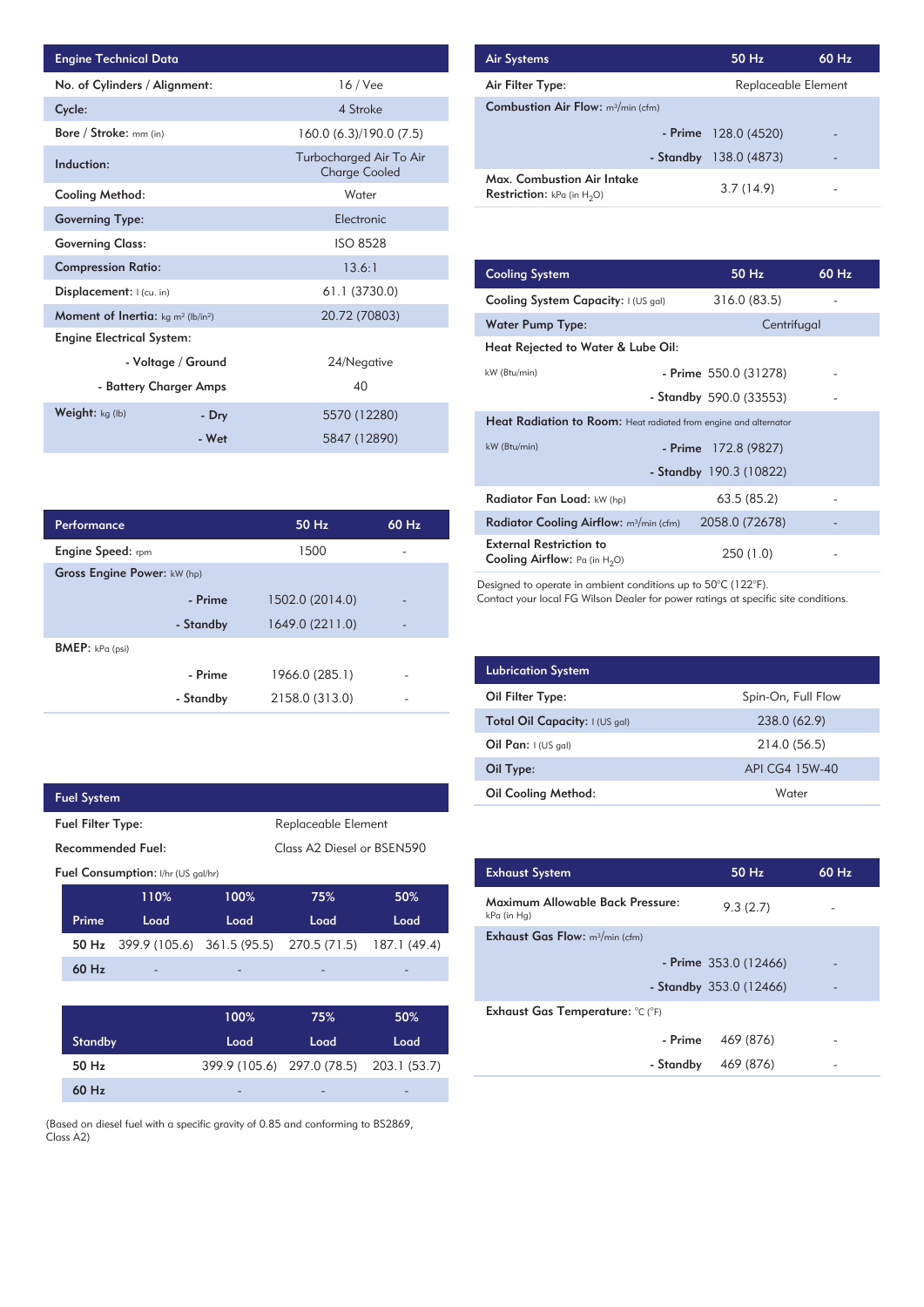| <b>Alternator Physical Data</b> |                  |
|---------------------------------|------------------|
| Manufactured for FG Wilson by:  | Leroy Somer      |
| Model:                          | <b>LL9324F</b>   |
| No. of Bearings:                |                  |
| <b>Insulation Class:</b>        | н                |
| <b>Winding Pitch Code:</b>      | $2/3 - 6S$       |
| Wires:                          | 6                |
| Ingress Protection Rating:      | IP <sub>23</sub> |
| <b>Excitation System:</b>       | AREP             |
| AVR Model:                      | R449             |

| <b>Alternator Operating Data</b>          |                                                            |
|-------------------------------------------|------------------------------------------------------------|
| Overspeed: $r_{\text{pm}}$                | 2250                                                       |
| <b>Voltage Regulation:</b> (Steady state) | $+/- 0.5%$                                                 |
| Wave Form $NEMA = TIF$                    | 50                                                         |
| Wave Form IEC $=$ THF:                    | 2.0%                                                       |
| <b>Total Harmonic content LL/LN:</b>      | 3.5%                                                       |
| Radio Interference:                       | Suppression is in line with European<br>Standard EN61000-6 |
| Radiant Heat: kW (Btu/min)                |                                                            |
| $-50$ Hz                                  | 65.3 (3714)                                                |
| - 60 Hz                                   |                                                            |

| Alternator<br><b>Performance Data:</b>   |          |          | 50 Hz    |  | 60 Hz |
|------------------------------------------|----------|----------|----------|--|-------|
| Data Item                                | 415/240V | 400/230V | 380/220V |  |       |
| <b>Motor Starting</b><br>Capability* kVA | 5086     | 4740     | 4295     |  |       |
| <b>Short Circuit</b><br>Capacity** %     | 300      | 300      | 300      |  |       |
| <b>Reactances: Per Unit</b>              |          |          |          |  |       |
| Xd                                       | 3.211    | 3.456    | 3.830    |  |       |
| X'd                                      | 0.254    | 0.273    | 0.303    |  |       |
| $X^{\mathsf{H}}$ d                       | 0.131    | 0.141    | 0.156    |  |       |

Reactances shown are applicable to prime ratings.

\*Based on 30% voltage dip at 0.4 power factor.

\*\*With optional permanent magnet generator .

|          | Output Ratings Technical Data 50 Hz |                        |        |          |
|----------|-------------------------------------|------------------------|--------|----------|
| Voltage  | Prime:                              |                        |        | Standby: |
|          | kVA                                 | $\mathsf{k}\mathsf{W}$ | kVA    | kW       |
| 415/240V | 1750.0                              | 1400.0                 | 1925.0 | 1540.0   |
| 400/230V | 1750.0                              | 1400.0                 | 1925.0 | 1540.0   |
| 380/220V | 1750.0                              | 1400.0                 | 1925.0 | 1540.0   |
|          |                                     |                        |        |          |
|          |                                     |                        |        |          |
|          |                                     |                        |        |          |
|          |                                     |                        |        |          |
|          |                                     |                        |        |          |
|          |                                     |                        |        |          |
|          |                                     |                        |        |          |
|          |                                     |                        |        |          |
|          |                                     |                        |        |          |